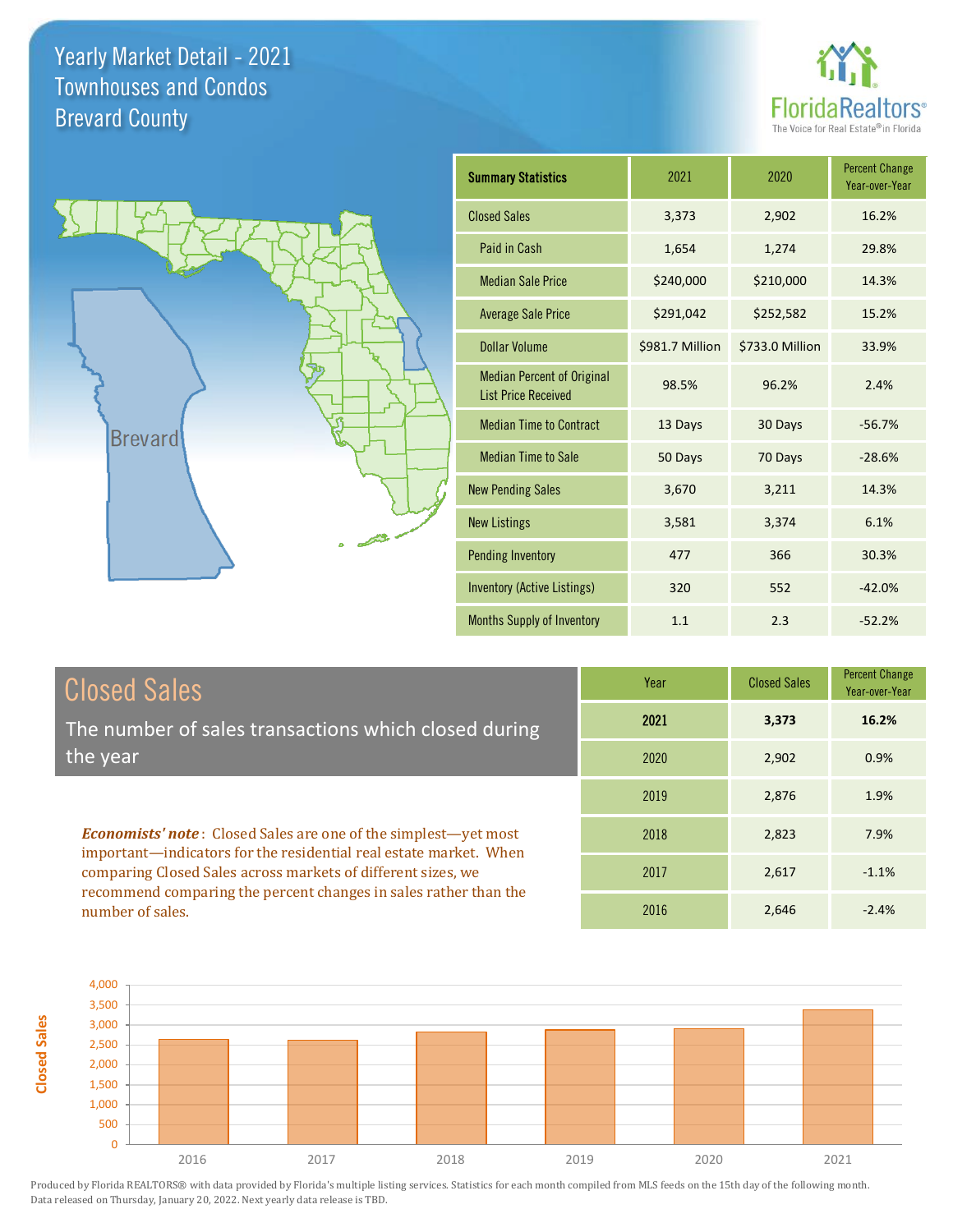

## Cash Sales

The number of Closed Sales during the year in which buyers exclusively paid in cash

*Economists' note* : Cash Sales can be a useful indicator of the extent to which investors are participating in the market. Why? Investors are far more likely to have the funds to purchase a home available up front, whereas the typical homebuyer requires a mortgage or some other form of financing. There are, of course, many possible exceptions, so this statistic should be interpreted with care.

| Year | <b>Cash Sales</b> | <b>Percent Change</b><br>Year-over-Year |
|------|-------------------|-----------------------------------------|
| 2021 | 1,654             | 29.8%                                   |
| 2020 | 1,274             | $-0.1%$                                 |
| 2019 | 1,275             | $-11.2%$                                |
| 2018 | 1,436             | 3.0%                                    |
| 2017 | 1,394             | $-7.1%$                                 |
| 2016 | 1,500             | $-11.7%$                                |



#### Cash Sales as a Percentage of Closed Sales The percentage of Closed Sales during the year which were Cash Sales

*Economists' note* : This statistic is simply another way of viewing Cash Sales. The remaining percentages of Closed Sales (i.e. those not paid fully in cash) each year involved some sort of financing, such as

mortgages, owner/seller financing, assumed loans, etc.



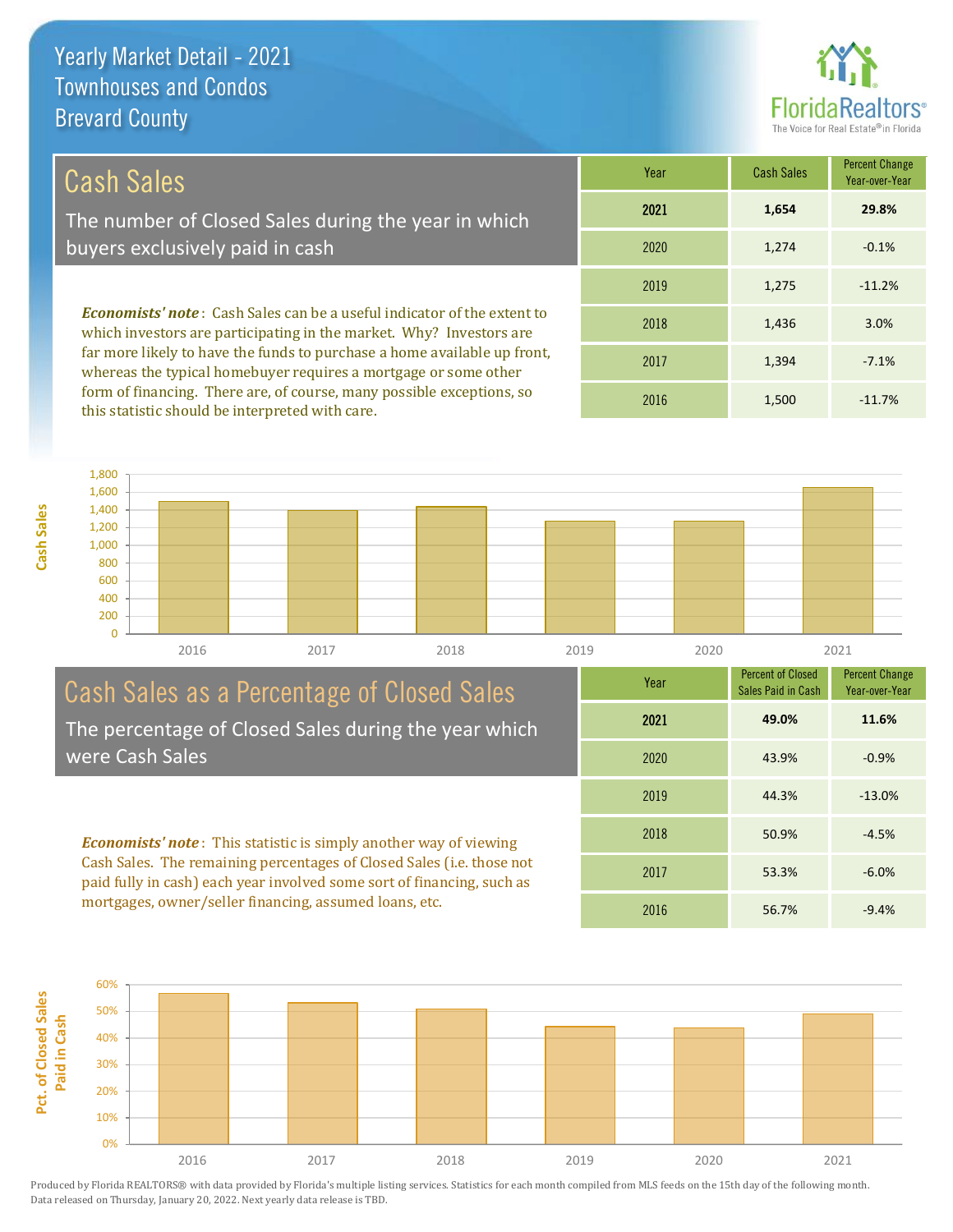

## Median Sale Price

The median sale price reported for the year (i.e. 50% of sales were above and 50% of sales were below)

*Economists' note* : Median Sale Price is our preferred summary statistic for price activity because, unlike Average Sale Price, Median Sale Price is not sensitive to high sale prices for small numbers of homes that may not be characteristic of the market area. Keep in mind that median price trends over time are not always solely caused by changes in the general value of local real estate. Median sale price only reflects the values of the homes that *sold* each year, and the mix of the types of homes that sell can change over time.

| Year | <b>Median Sale Price</b> | <b>Percent Change</b><br>Year-over-Year |
|------|--------------------------|-----------------------------------------|
| 2021 | \$240,000                | 14.3%                                   |
| 2020 | \$210,000                | 13.1%                                   |
| 2019 | \$185,750                | 7.4%                                    |
| 2018 | \$173,000                | 10.2%                                   |
| 2017 | \$157,000                | 9.0%                                    |
| 2016 | \$144,000                | 8.3%                                    |



## Average Sale Price

The average sale price reported for the year (i.e. total sales in dollars divided by the number of sales)

*Economists' note* : Usually, we prefer Median Sale Price over Average Sale Price as a summary statistic for home prices. However, Average Sale Price does have its uses—particularly when it is analyzed alongside the Median Sale Price. For one, the relative difference between the two statistics can provide some insight into the market for higher-end homes in an area.

| Year | <b>Average Sale Price</b> | <b>Percent Change</b><br>Year-over-Year |
|------|---------------------------|-----------------------------------------|
| 2021 | \$291,042                 | 15.2%                                   |
| 2020 | \$252,582                 | 12.0%                                   |
| 2019 | \$225,541                 | 7.8%                                    |
| 2018 | \$209,152                 | 9.7%                                    |
| 2017 | \$190,709                 | 2.0%                                    |
| 2016 | \$187,031                 | 9.2%                                    |

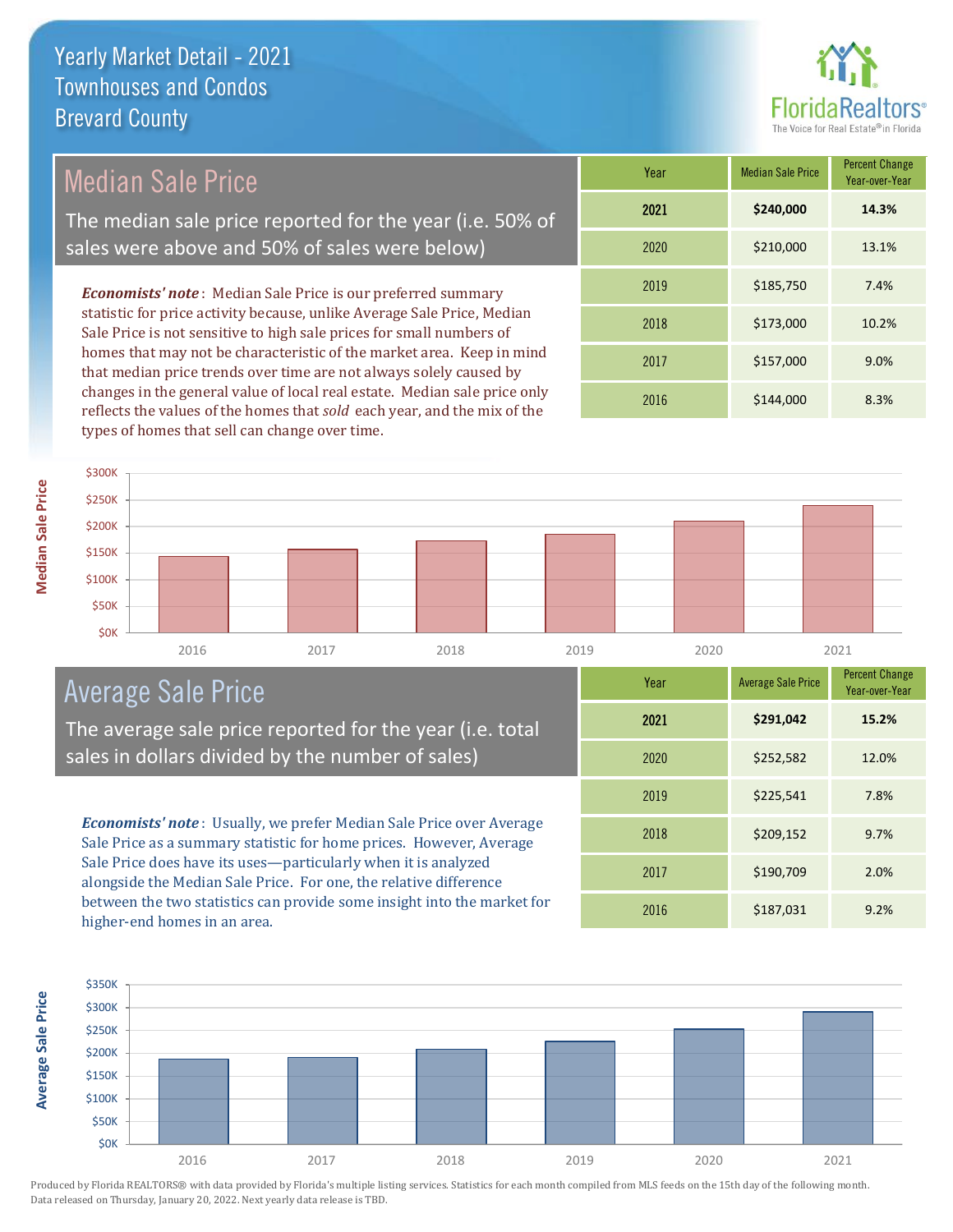## Dollar Volume

The sum of the sale prices for all sales which closed during the year

*Economists' note* : Dollar Volume is simply the sum of all sale prices in a given time period, and can quickly be calculated by multiplying Closed Sales by Average Sale Price. It is a strong indicator of the health of the real estate industry in a market, and is of particular interest to real estate professionals, investors, analysts, and government agencies. Potential home sellers and home buyers, on the other hand, will likely be better served by paying attention to trends in the two components of Dollar Volume (i.e. sales and prices) individually.

| Year | <b>Dollar Volume</b> | <b>Percent Change</b><br>Year-over-Year |
|------|----------------------|-----------------------------------------|
| 2021 | \$981.7 Million      | 33.9%                                   |
| 2020 | \$733.0 Million      | 13.0%                                   |
| 2019 | \$648.7 Million      | 9.9%                                    |
| 2018 | \$590.4 Million      | 18.3%                                   |
| 2017 | \$499.1 Million      | 0.8%                                    |
| 2016 | \$494.9 Million      | 6.6%                                    |



# Median Percent of Original List Price Received

The median of the sale price (as a percentage of the original list price) across all properties selling during the year

*Economists' note* : The Median Percent of Original List Price Received is useful as an indicator of market recovery, since it typically rises as buyers realize that the market may be moving away from them and they need to match the selling price (or better it) in order to get a contract on the house. This is usually the last measure to indicate a market has shifted from down to up, so it is what we would call a *lagging* indicator.

| Year | Med. Pct. of Orig. List<br><b>Price Received</b> | <b>Percent Change</b><br>Year-over-Year |
|------|--------------------------------------------------|-----------------------------------------|
| 2021 | 98.5%                                            | 2.4%                                    |
| 2020 | 96.2%                                            | 0.7%                                    |
| 2019 | 95.5%                                            | 0.0%                                    |
| 2018 | 95.5%                                            | 0.3%                                    |
| 2017 | 95.2%                                            | 0.4%                                    |
| 2016 | 94.8%                                            | 0.4%                                    |

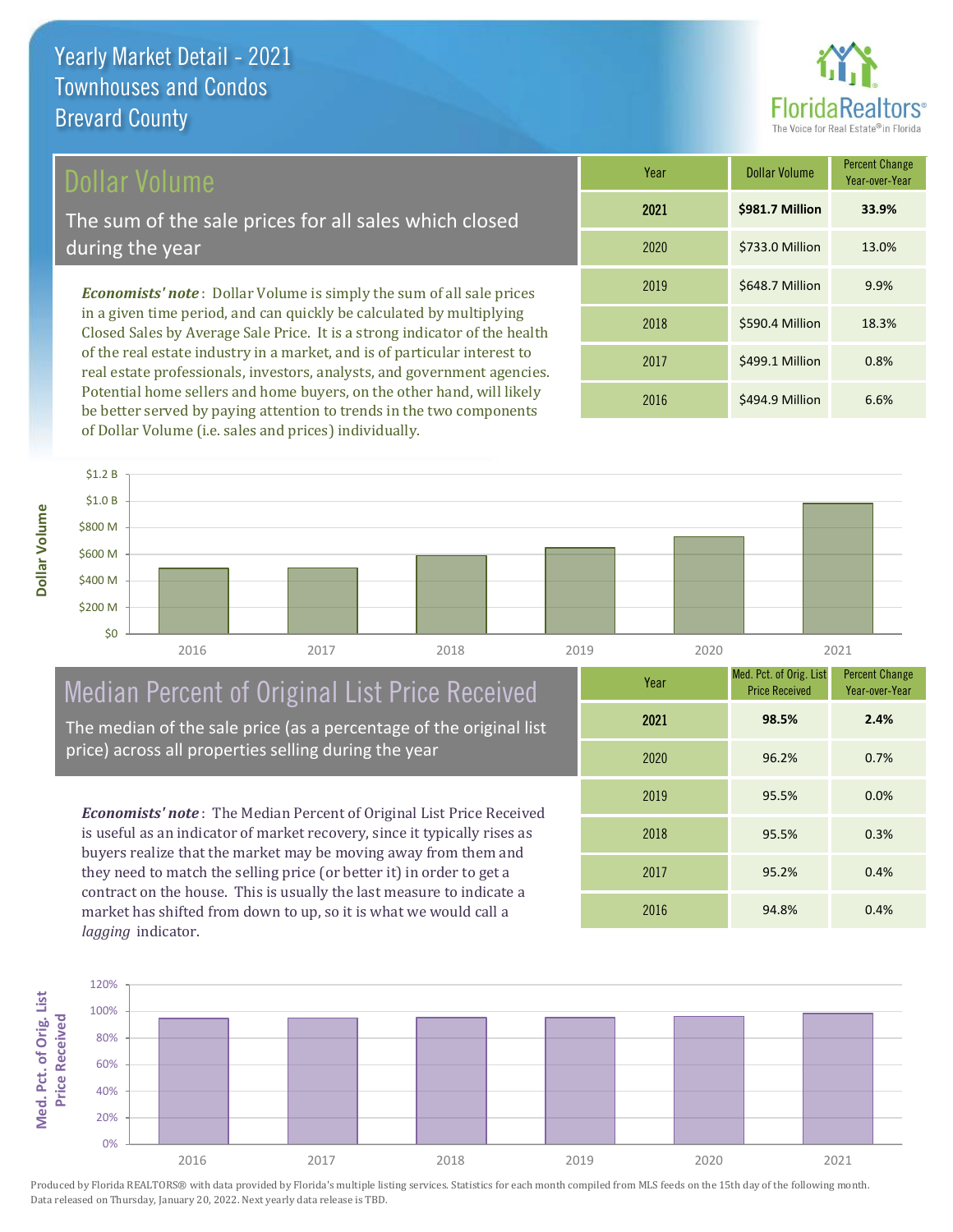

## Median Time to Contract

The median number of days between the listing date and contract date for all Closed Sales during the year

*Economists' note* : Like Time to Sale, Time to Contract is a measure of the length of the home selling process calculated for sales which closed during the year. The difference is that Time to Contract measures the number of days between the initial listing of a property and the signing of the contract which eventually led to the closing of the sale. When the gap between Median Time to Contract and Median Time to Sale grows, it is usually a sign of longer closing times and/or declining numbers of cash sales.

| Year | <b>Median Time to</b><br>Contract | <b>Percent Change</b><br>Year-over-Year |
|------|-----------------------------------|-----------------------------------------|
| 2021 | 13 Days                           | $-56.7%$                                |
| 2020 | 30 Days                           | $-30.2%$                                |
| 2019 | 43 Days                           | 38.7%                                   |
| 2018 | 31 Days                           | 0.0%                                    |
| 2017 | 31 Days                           | $-11.4%$                                |
| 2016 | 35 Days                           | $-14.6%$                                |



## Median Time to Sale

The median number of days between the listing date and closing date for all Closed Sales during the year

*Economists' note* : Time to Sale is a measure of the length of the home selling process, calculated as the number of days between the initial listing of a property and the closing of the sale. *Median* Time to Sale is the amount of time the "middle" property selling this month was on the market. That is, 50% of homes selling this month took *less* time to sell, and 50% of homes took *more* time to sell. Median Time to Sale gives a more accurate picture than Average Time to Sale, which can be skewed upward by small numbers of properties taking an abnormally long time to sell.

| Year | <b>Median Time to Sale</b> | <b>Percent Change</b><br>Year-over-Year |
|------|----------------------------|-----------------------------------------|
| 2021 | 50 Days                    | $-28.6%$                                |
| 2020 | 70 Days                    | $-12.5%$                                |
| 2019 | 80 Days                    | 17.6%                                   |
| 2018 | 68 Days                    | $-2.9%$                                 |
| 2017 | 70 Days                    | $-9.1%$                                 |
| 2016 | 77 Days                    | $-3.8%$                                 |

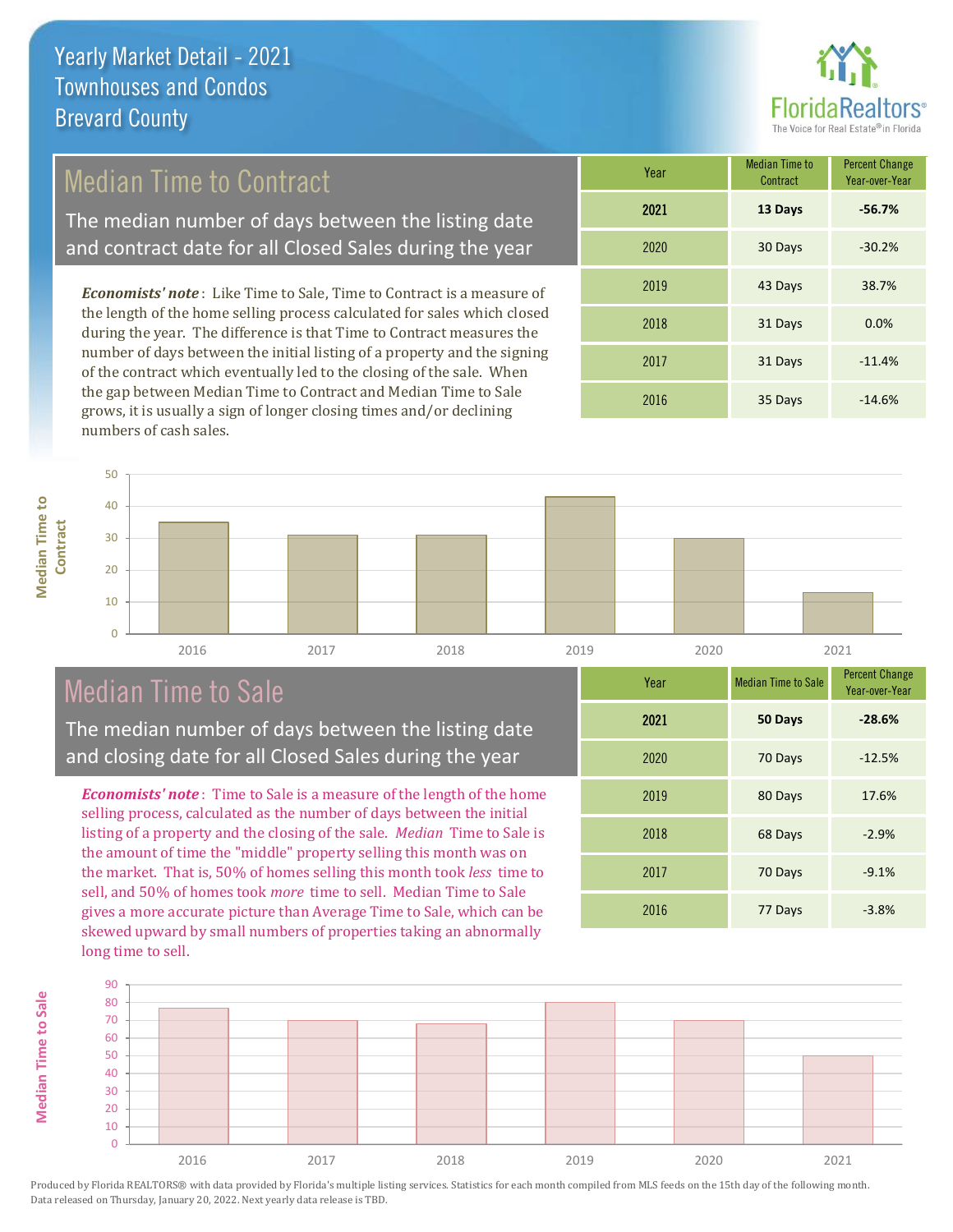

## New Pending Sales

The number of listed properties that went under contract during the year

*Economists' note* : Because of the typical length of time it takes for a sale to close, economists consider Pending Sales to be a decent indicator of potential future Closed Sales. It is important to bear in mind, however, that not all Pending Sales will be closed successfully. So, the effectiveness of Pending Sales as a future indicator of Closed Sales is susceptible to changes in market conditions such as the availability of financing for homebuyers and the inventory of distressed properties for sale.

| Year | <b>New Pending Sales</b> | <b>Percent Change</b><br>Year-over-Year |
|------|--------------------------|-----------------------------------------|
| 2021 | 3,670                    | 14.3%                                   |
| 2020 | 3,211                    | 3.1%                                    |
| 2019 | 3,114                    | 2.6%                                    |
| 2018 | 3,035                    | 4.3%                                    |
| 2017 | 2,910                    | 2.2%                                    |
| 2016 | 2,847                    | $-4.7%$                                 |



# New Listings

The number of properties put onto the market during the year

*Economists' note* : New Listings tend to rise in delayed response to increasing prices, so they are often seen as a lagging indicator of market health. As prices rise, potential sellers raise their estimations of value—and in the most recent cycle, rising prices have freed up many potential sellers who were previously underwater on their mortgages. Note that in our calculations, we take care to not include properties that were recently taken off the market and quickly relisted, since these are not really *new* listings.



Produced by Florida REALTORS® with data provided by Florida's multiple listing services. Statistics for each month compiled from MLS feeds on the 15th day of the following month. Data released on Thursday, January 20, 2022. Next yearly data release is TBD.

**New Listings**

**Year** New Listings Percent Change

2021 **3,581**

2018

3,688 9.9%

2016 3,317 3.1%

2017 3,355 1.1%

2019 3,592 -2.6%

2020 3,374 -6.1%

Year-over-Year

**6.1%**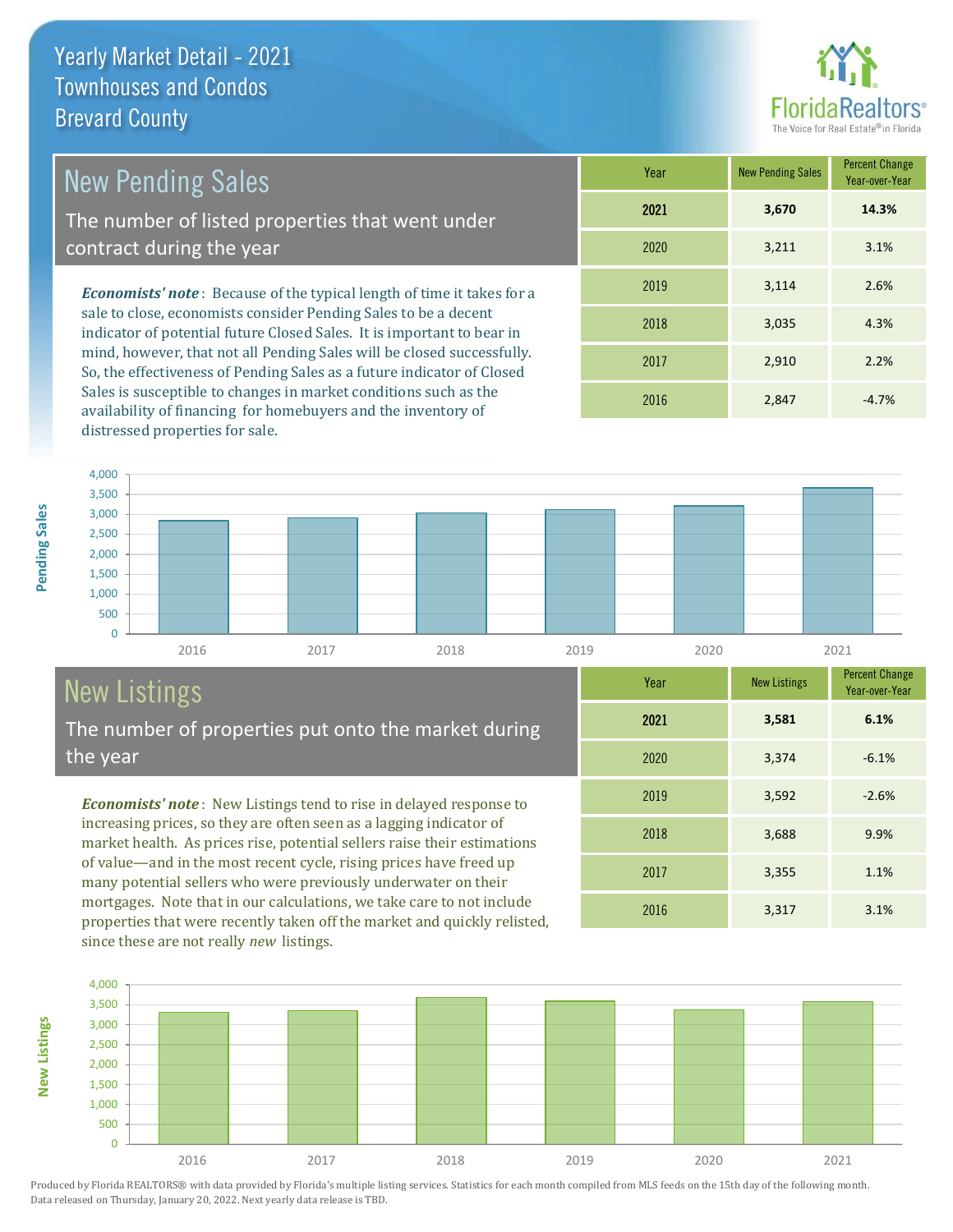**Inventory**



Inventory (Active Listings)

The number of property listings active at the end of the year

*Economists' note* : There are a number of ways to define and calculate Inventory. Our method is to simply count the number of active listings on the last day of the year, since it is the most current. Inventory rises when New Listings are outpacing the number of listings that go offmarket (regardless of whether they actually sell). Likewise, it falls when New Listings aren't keeping up with the rate at which homes are going off-market.

| Year | Inventory | <b>Percent Change</b><br>Year-over-Year |
|------|-----------|-----------------------------------------|
| 2021 | 320       | $-42.0%$                                |
| 2020 | 552       | $-28.0%$                                |
| 2019 | 767       | $-15.2%$                                |
| 2018 | 904       | 23.8%                                   |
| 2017 | 730       | $-6.9%$                                 |
| 2016 | 784       | 1.7%                                    |



### Months Supply of Inventory (Year-End) An estimate of the number of months it will take to deplete the current Inventory given recent sales rates

*Economists' note* : MSI is a useful indicator of market conditions. The benchmark for a balanced market (favoring neither buyer nor seller) is 5.5 months of inventory. Anything higher is traditionally a buyers' market, and anything lower is a sellers' market. There is no single accepted way of calculating MSI. A common method is to divide current Inventory by the most recent month's Closed Sales count, but this count is a usually poor predictor of future Closed Sales due to seasonal cycles. To eliminate seasonal effects, we use the 12-month average of monthly Closed Sales instead.

| Year | <b>Months Supply</b> | <b>Percent Change</b><br>Year-over-Year |
|------|----------------------|-----------------------------------------|
| 2021 | 1.1                  | $-52.2%$                                |
| 2020 | 2.3                  | $-28.1%$                                |
| 2019 | 3.2                  | $-15.8%$                                |
| 2018 | 3.8                  | 15.2%                                   |
| 2017 | 3.3                  | $-8.3%$                                 |
| 2016 | 3.6                  | 5.9%                                    |

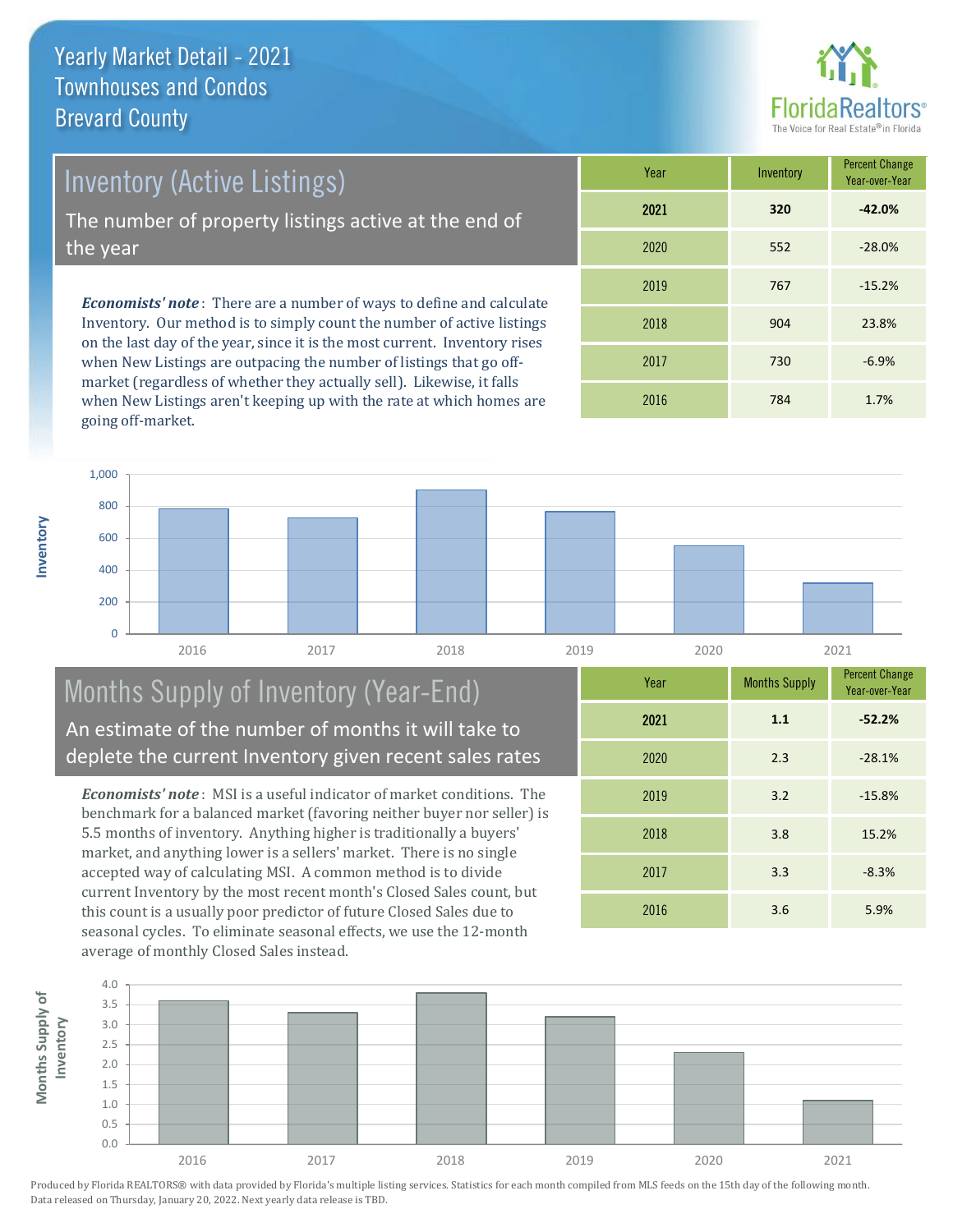

## *Economists' note* : Closed Sales are one of the simplest—yet most Sale Price Closed Sales Percent Change Closed Sales by Sale Price The number of sales transactions which closed during the year

important—indicators for the residential real estate market. When comparing Closed Sales across markets of different sizes, we recommend comparing the percent changes in sales rather than the number of sales.





#### Median Time to Contract by Sale Price The median number of days between the listing date and contract date for all Closed Sales during the year

*Economists' note* : Like Time to Sale, Time to Contract is a measure of the length of the home selling process calculated for sales which closed during the year. The difference is that Time to Contract measures the number of days between the initial listing of a property and the signing of the contract which eventually led to the closing of the sale. When the gap between Median Time to Contract and Median Time to Sale grows, it is usually a sign of longer closing times and/or declining numbers of cash sales.

| <b>Sale Price</b>     | <b>Median Time to</b><br>Contract | <b>Percent Change</b><br>Year-over-Year |
|-----------------------|-----------------------------------|-----------------------------------------|
| Less than \$50,000    | 3 Days                            | $-66.7%$                                |
| \$50,000 - \$99,999   | 11 Days                           | $-45.0%$                                |
| $$100,000 - $149,999$ | 14 Days                           | $-33.3%$                                |
| \$150,000 - \$199,999 | 11 Days                           | $-56.0%$                                |
| \$200,000 - \$249,999 | 12 Days                           | $-55.6%$                                |
| \$250,000 - \$299,999 | 9 Days                            | $-73.5%$                                |
| \$300,000 - \$399,999 | 17 Days                           | $-66.7%$                                |
| \$400,000 - \$599,999 | 15 Days                           | $-73.2%$                                |
| \$600,000 - \$999,999 | 15 Days                           | $-57.1%$                                |
| \$1,000,000 or more   | 18 Days                           | $-79.8%$                                |

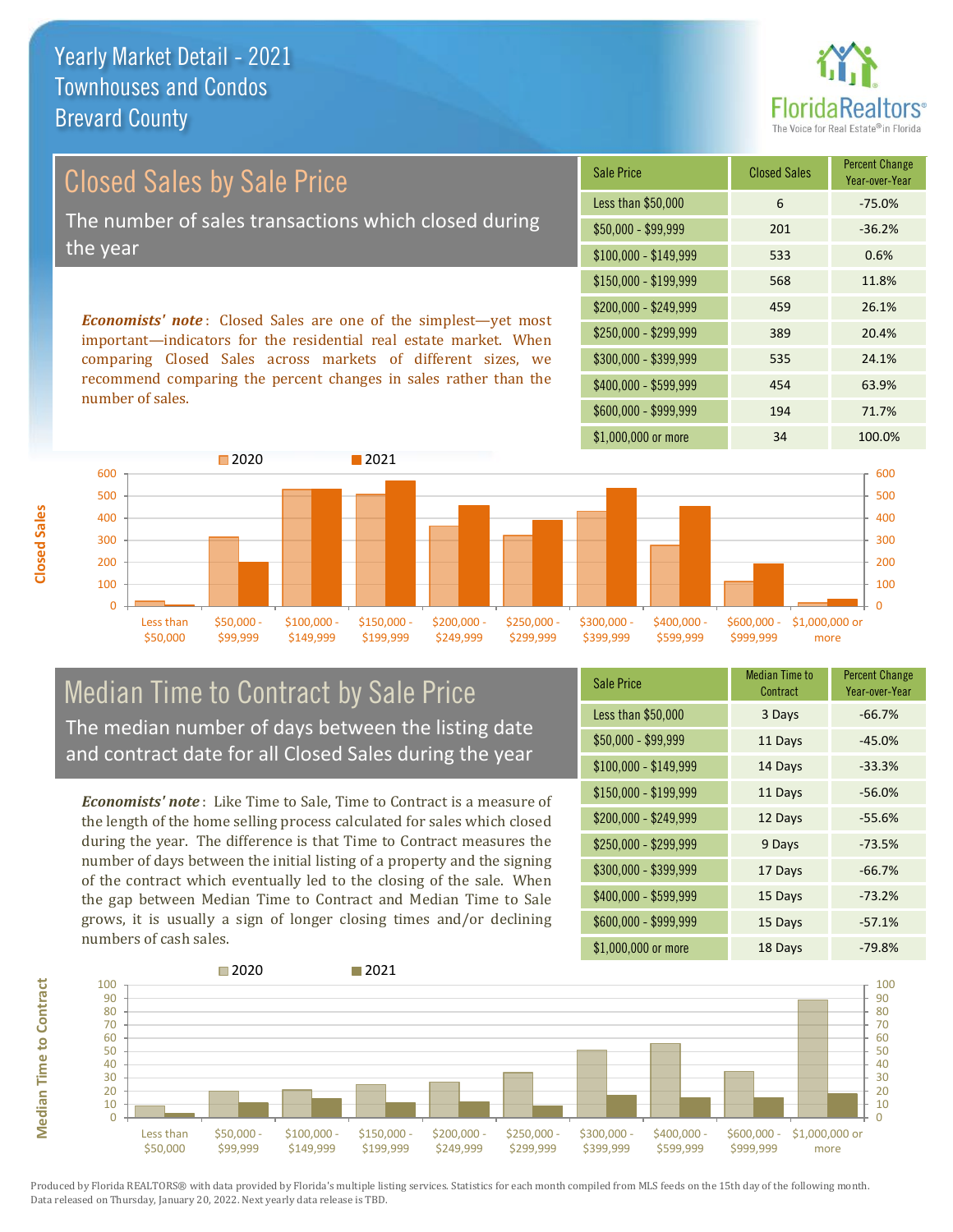

## New Listings by Initial Listing Price

The number of properties put onto the market during the year

*Economists' note:* New Listings tend to rise in delayed response to increasing prices, so they are often seen as a lagging indicator of market health. As prices rise, potential sellers raise their estimations of value—and in the most recent cycle, rising prices have freed up many potential sellers who were previously underwater on their mortgages. Note that in our calculations, we take care to not include properties that were recently taken off the market and quickly relisted, since these are not really *new* listings.

| <b>Initial Listing Price</b> | <b>New Listings</b> | <b>Percent Change</b><br>Year-over-Year |
|------------------------------|---------------------|-----------------------------------------|
| Less than \$50,000           | 8                   | $-46.7%$                                |
| $$50,000 - $99,999$          | 181                 | $-40.5%$                                |
| $$100,000 - $149,999$        | 494                 | $-18.1%$                                |
| $$150,000 - $199,999$        | 600                 | 5.1%                                    |
| $$200,000 - $249,999$        | 464                 | 7.9%                                    |
| \$250,000 - \$299,999        | 429                 | 15.9%                                   |
| \$300,000 - \$399,999        | 553                 | 4.3%                                    |
| \$400,000 - \$599,999        | 525                 | 48.3%                                   |
| \$600,000 - \$999,999        | 262                 | 78.2%                                   |
| \$1,000,000 or more          | 65                  | 30.0%                                   |



#### Inventory by Current Listing Price The number of property listings active at the end of the year

*Economists' note* : There are a number of ways to define and calculate Inventory. Our method is to simply count the number of active listings on the last day of the year, since it is the most current. Inventory rises when New Listings are outpacing the number of listings that go offmarket (regardless of whether they actually sell). Likewise, it falls when New Listings aren't keeping up with the rate at which homes are going off-market.

| <b>Current Listing Price</b> | Inventory | <b>Percent Change</b><br>Year-over-Year |
|------------------------------|-----------|-----------------------------------------|
| Less than \$50,000           | $\Omega$  | N/A                                     |
| $$50,000 - $99,999$          | 3         | $-90.0%$                                |
| $$100,000 - $149,999$        | 12        | $-81.8%$                                |
| $$150,000 - $199,999$        | 25        | $-63.8%$                                |
| \$200,000 - \$249,999        | 25        | $-56.1%$                                |
| \$250,000 - \$299,999        | 24        | $-52.9%$                                |
| \$300,000 - \$399,999        | 61        | $-49.6%$                                |
| \$400,000 - \$599,999        | 73        | $-18.0%$                                |
| \$600,000 - \$999,999        | 63        | 53.7%                                   |
| \$1,000,000 or more          | 34        | 21.4%                                   |



Produced by Florida REALTORS® with data provided by Florida's multiple listing services. Statistics for each month compiled from MLS feeds on the 15th day of the following month. Data released on Thursday, January 20, 2022. Next yearly data release is TBD.

**Inventory**